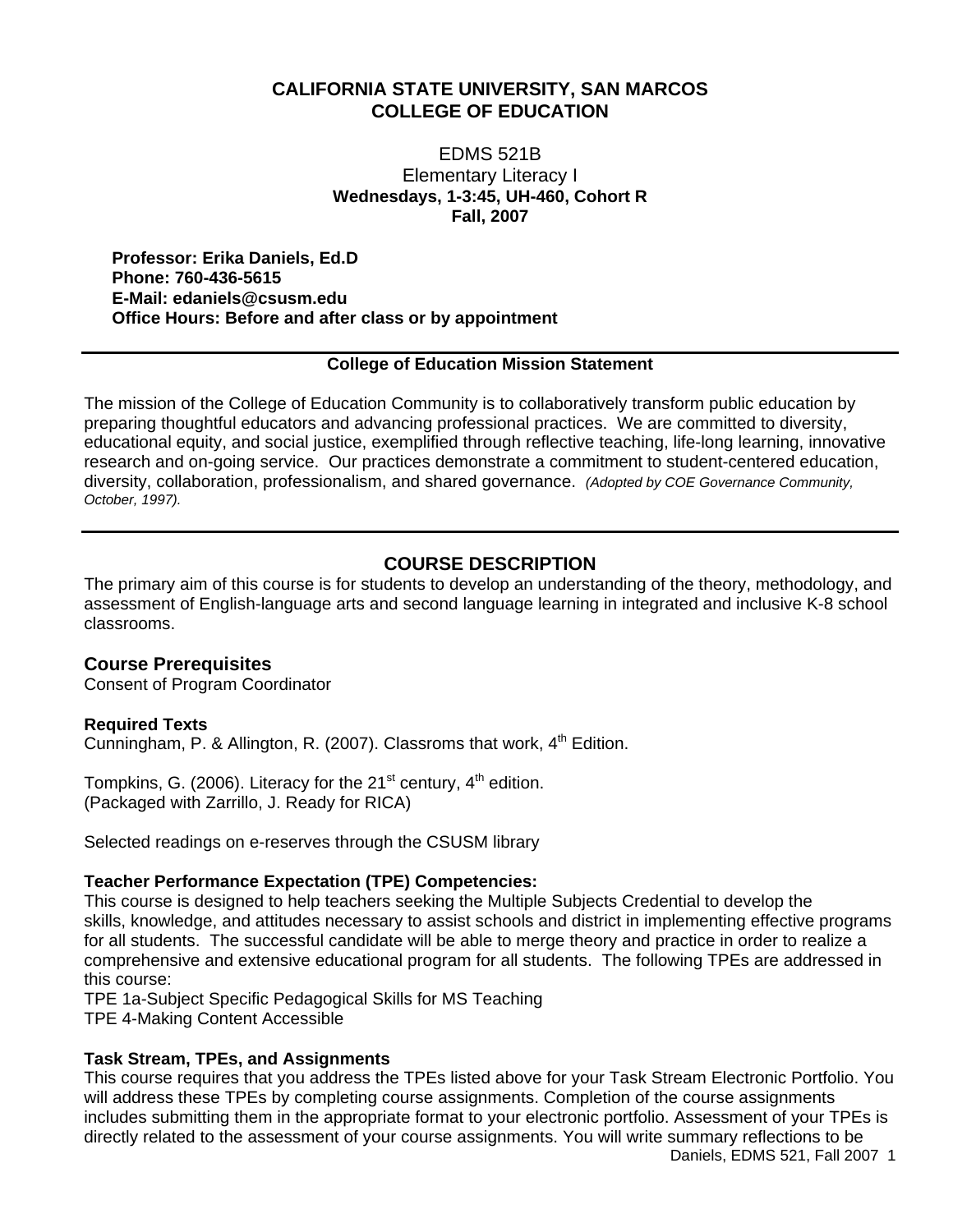submitted, responded to, and archived via Task Stream. We will discuss this further in class and provide lots of support to do this.

http://lynx.csusm.edu/coe/eportfolio/index.asp

This will take you to the CSUSM COE website where you can get help with how to create your electronic portfolio and information on the required elements.

http://www.taskstream.com

This is the TaskStream home page where you will register for Taskstream and return to when working on your electronic portfolio.

### **Authorization to Teach English Learners**

This credential program has been specifically designed to prepare teachers for the diversity of languages often encountered in California public school classrooms. The authorization to teach English learners is met through the infusion of content and experiences within the credential program, as well as additional coursework. Students successfully completing this program receive a credential with authorization to teach English learners.

*(Approved by CCTC in SB 2042 Program Standards, August 02)*

## **STUDENT LEARNING OUTCOMES**

### **Course Objectives KNOWLEDGE**

Students will:

\*gain an understanding of how a first and second language is acquired.

 \*gain an understanding of the reading and writing processes and their relationship to thought, language and learning.

\*gain an understanding of how people learn to read and write in their first and second language

\*become familiar with current approaches to the teaching of reading and writing, the theoretical bases of such approaches, and some of the controversy surrounding them. \*become familiar with current approaches to the teaching of reading and writing in culturally and linguistically diverse elementary school classrooms

\*become familiar with classroom diagnostic techniques and evaluation procedures.

## **SKILLS**

Students will:

\*become sensitive observers of children's language using behaviors.

\*analyze children's reading and writing behavior as a basis for making instructional decisions

\*develop the ability to select appropriate materials and instructional strategies to meet the individual needs of students

\*learn how to organize the classroom for teaching reading and writing to culturally and linguistically diverse populations.

## **ATTITUDES AND VALUES**

Students will:

 \*develop an appreciation for the natural language abilities children possess for processing and producing print

 \*develop an appreciation for the need and value of integrating reading and writing into all areas of the curriculum

\*affirm the importance of a rich environment for developing an effective language arts program.

 \*develop a sensitivity to and appreciation for culturally and linguistically diverse learners.

\*develop an appreciation for the importance of reading and writing for their own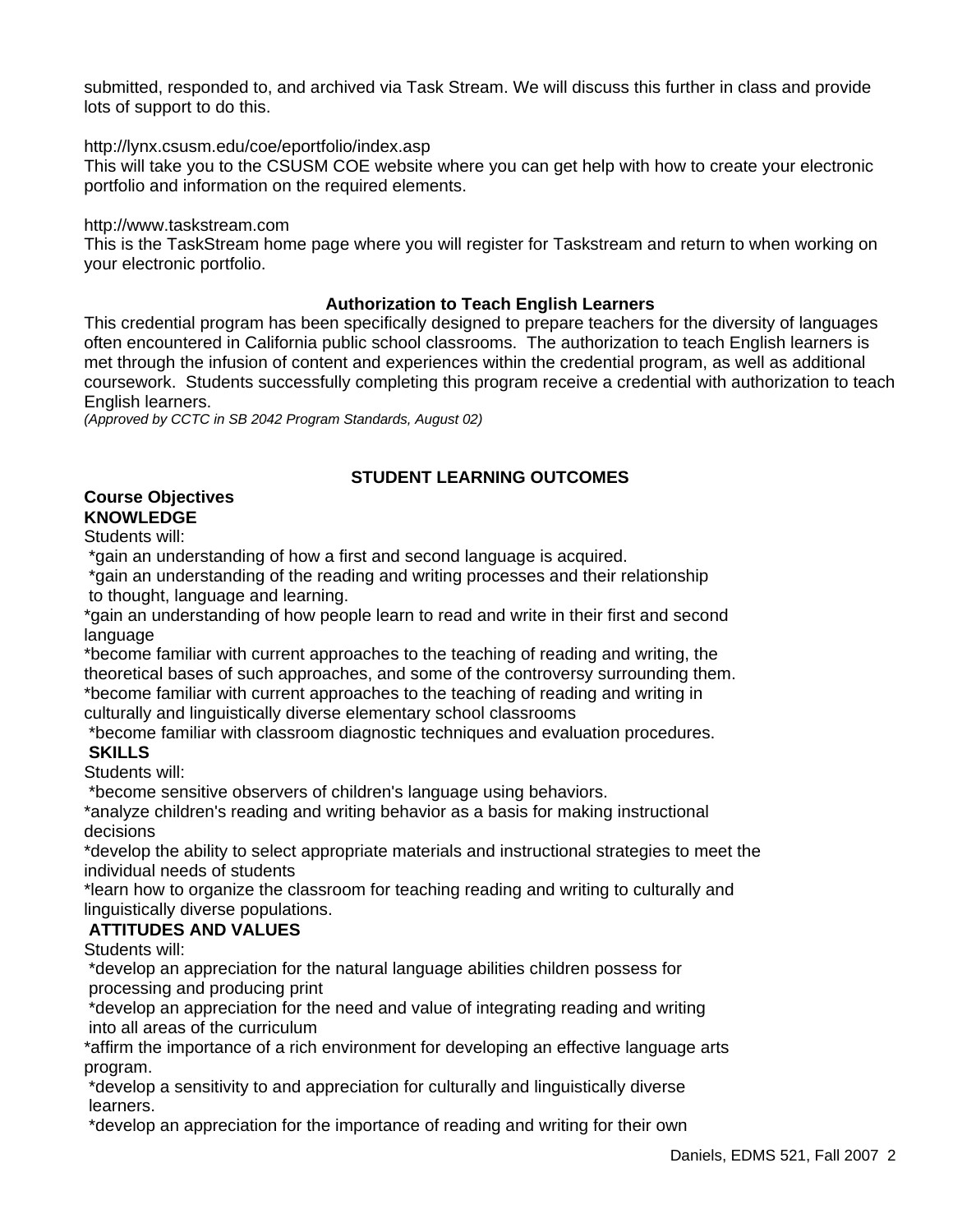## **College of Education Attendance Policy**

Due to the dynamic and interactive nature of courses in the College of Education, all students are expected to attend all classes and participate actively. At a minimum, students must attend more than 80% of class time, or s/he may not receive a passing grade for the course at the discretion of the instructor. Individual instructors may adopt more stringent attendance requirements. Should the student have extenuating circumstances, s/he should contact the instructor as soon as possible. *(Adopted by the COE Governance Community, December, 1997).*

*For this course, 2 absences will lower your grade by one full grade. Notification of an absence does not constitute an excuse.*

### **Students with Disabilities Requiring Reasonable Accommodations**

Students with disabilities who require reasonable accommodations must be approved for services by providing appropriate and recent documentation to the Office of Disable Student Services (DSS). This office is located in Craven Hall 5205 and can be contacted by phone at (760) 750-4905, or TTY (760) 750- 4909. Students authorized by DSS to receive reasonable accommodations should meet with their instructor during office hours or, in order to ensure confidentiality, in a more private setting.

### **Course Requirements**

Thoughtful Participation – 10 Reading Responses – 20 Choice Assignment – 15 Reading Strategy Lesson Plan – 25 Field Observations – 20 TPE reflective statements – 10

## **Reading Responses (20 points)**

For **each week** (not each chapter) of readings, you will write a response. You may respond in a variety of ways that reflect multiple manners of demonstrating knowledge. Possible formats such as found poems, KWL charts, graphic organizers, etc will be taught in class. You must connect course content to your classroom and observational experiences. This assignment is ongoing and begins with readings for the  $3<sup>rd</sup>$ class session. Journals must be completed BEFORE each class session but will be turned in according to the schedule listed in the course agenda. Entries will be graded according to their comprehensiveness, insightful connections, and deep understanding of the issues.

## **Choice Assignment (15 points)**

You will complete one of the following assignments:

- $\Rightarrow$  RICA study guide
- ⇒ Book review
- $\Rightarrow$  Technology evaluation
- $\Rightarrow$  Mini case study

There is detailed information on each choice in the assignments section of WebCT.

## **Reading Strategy Lesson Plan (25 points)**

You will work with one other person to write a standards-based lesson plan that focuses on teaching comprehension to students at a grade level of your choice. You will learn how to write a lesson plan in your EDMS 511 class, and we will discuss how to teach comprehension in depth in this class. Your lesson plan should be based on one reading standard and demonstrate how you will TEACH, not assess, reading comprehension strategies. Use your learning from EDMS 511 when writing this lesson plan.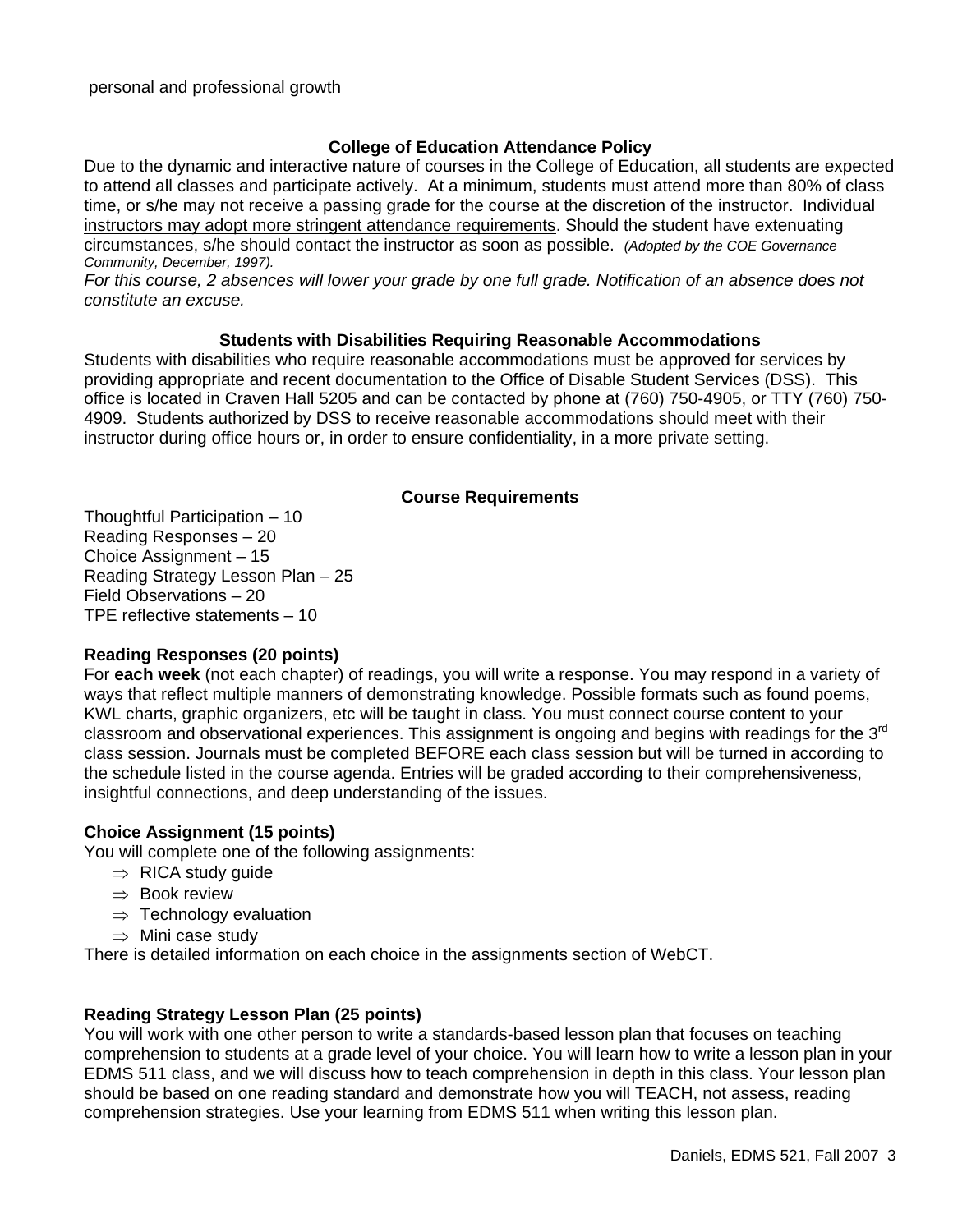*Questions to keep in mind when writing your lesson:* What is the purpose of your lesson? How does it relate to real reading? Are your instructional activities closely connected to a CA content standard? Do your instructional activities take the needs of advanced, struggling, English-language and "regular" learners into account?

*Non-negotiables*: 1) Your lesson must demonstrate an understanding of the needs of "regular," advanced, struggling, second language, and reluctant learners. In other words, you must provide scaffolding for struggling and second language students as well as enrichment for advanced learners. 2) You must first identify the CA content standards, then identify which assessment(s) will allow the students to demonstrate mastery of those standards, and finally explain the instructional activities that will move the students toward mastery. All 3 elements must be closely aligned.

## **Field Observations (20 points)**

Spend time in elementary classrooms to look for evidence of the literacy concepts we discuss in class. You may observe several concepts at work in a single lesson or visit. This is fine. The purposes of this assignment are to see the theory in practice and to learn to recognize effective literacy instruction in action. You will document evidence of the following concepts:

- ⇒ Phonemic awareness
- $\Rightarrow$  Concepts about print
- $\Rightarrow$  Phonics and word work
- ⇒ Spelling
- ⇒ Vocabulary
- $\Rightarrow$  Comprehension INSTRUCTION (not assessment)
- $\Rightarrow$  Oral language development
- $\Rightarrow$  Structure of the English language
- $\Rightarrow$  Classroom management, organization, procedures

You do not have to observe a separate lesson on each of the above areas. You might observe more than one area during one lesson or see evidence on bulletin boards or in student work. Document your observations and reflections/analyses in whatever mode best fits your learning style. However, you MUST describe what you think about what you see. Do not merely record notes on what you observed. **You must also explain what you THINK about what you see. Your reflection/analysis is the most important part of this assignment.** 

### **TPE reflective statements (10 points)**

In EDMS 521, you are specifically responsible for writing a reflective statement for TPEs 1a and 4 in the TaskStream Electronic Portfolio. Each reflection (TPE 1a and 4) should be approximately 200-300 words (the goal is to be succinct, not to count words) and focus on a description, analysis, reflection sequence. *You must attach your reading lesson plan and first grade observation as an artifact to support your ideas for both reflective statements for TPEs 1a and 4.* You may attach other artifacts that also support your ideas. The same artifact may appear in multiple TPE reflections. When you submit each TPE reflection, you will receive feedback from me. When the reflection is finalized, it will become a permanent record in your TaskStream Portfolio. You may return to the TPE at another point in your program and make modifications as your understanding deepens.

Each TPE reflective statement must include:

- 1. a description of the teacher candidate's learning with respect to the specific TPE being addressed (refer to *TPEsat-a-Glance with Salient Features*)
- 2. an analysis of how the attached artifact(s) is (are) evidence of that learning
- 3. a reflection describing personal significance of this learning and/or next steps in the journey toward continuing to meet this TPE

Please each TPE and write a reflection that elaborates on your learning and mastery of this TPE. The reflection should be at least 2 paragraphs in length and include evidence that you have a grasp of Subject-Specific Pedagogical Skill for MST in the area of teaching Reading-Language Arts. In order for the assignment to be complete, students must post their observation sheets and reflections it to their Task Stream Account after it is returned with the comment: **Ready to Post**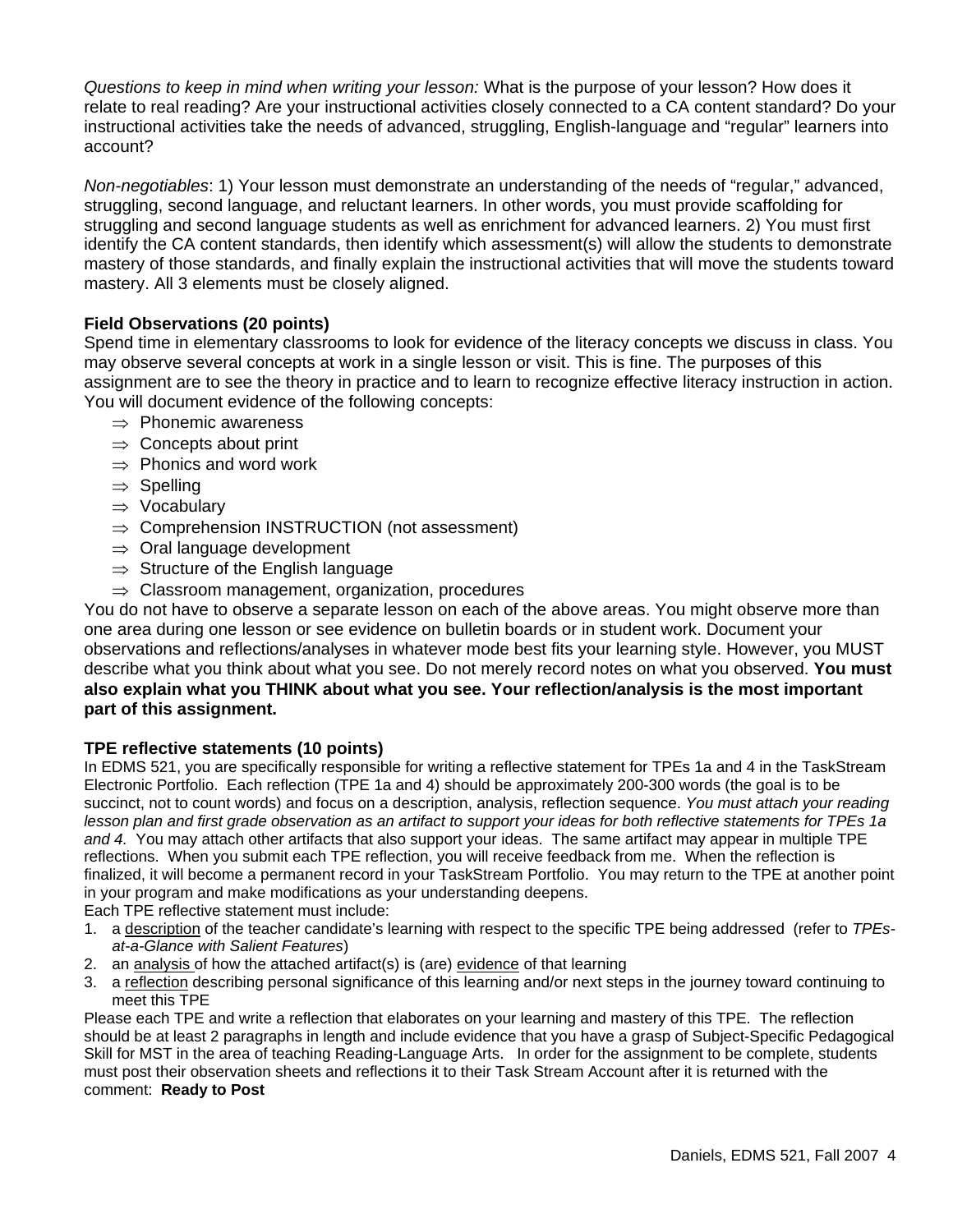### **TPE 1A: Subject-Specific Pedagogical Skills for Multiple Subject Teaching Assignments**  *Teaching Reading-Language Arts in a Multiple Subject Assignment*

*Candidates for a Multiple Subject Teaching Credential demonstrate the ability to teach the state-adopted academic content standards for students in English-Language Arts (K-8). They understand how to deliver a comprehensive program of systematic instruction in word analysis, fluency, and systematic vocabulary development; reading comprehension; literary response and analysis; writing strategies and applications; written and oral English Language conventions; and listening and speaking strategies and applications. They know how to strategically plan and schedule instruction to ensure that students meet or exceed the standards. Candidates create a classroom environment where students learn to read and write, comprehend and compose, appreciate and analyze, and perform and enjoy the language arts. They understand how to make language (e.g., vocabulary, forms, uses) comprehensible to students and the need for students to master foundational skills as a gateway to using all forms of language as tools for thinking, learning, and communicating. They understand how to use instructional materials that include a range of textual, functional and recreational texts and how to teach high quality literature and expository text. They understand that the advanced skills of comprehending narrative and informational texts and literary response and analysis, and the creation of eloquent prose, all depend on a foundation of solid vocabulary, decoding, and wordrecognition skills.* 

*Candidates teach students how to use visual structures such as graphic organizers or outlines to comprehend or produce text, how to comprehend or produce narrative, expository, persuasive and descriptive texts, how to comprehend or produce the complexity of writing forms, purposes, and organizational patterns, and how to have a command of written and oral English-language conventions. They know how to determine the skill level of students through the use of meaningful indicators of reading and language arts proficiency prior to instruction, how to determine whether students are making adequate progress on skills and concepts taught directly, and how to determine the effectiveness of instruction and students' proficiency after instruction.*

### **TPE 4: Making Content Accessible**

*Candidates for Teaching Credentials incorporate specific strategies, teaching/instructional activities, procedures and*  experiences that address state-adopted academic content standards for students in order to provide a balanced and *comprehensive curriculum. They use instructional materials to reinforce state-adopted academic content standards for students and they prioritize and sequence essential skills and strategies in a logical, coherent manner relative to students' current level of achievement. They vary instructional strategies according to purpose and lesson content. To meet student academic learning needs, candidates explain content clearly and reinforce content in multiple ways, such as the use of written and oral presentation, manipulatives, physical models, visual and performing arts, diagrams, non-verbal communication, and computer technology. They provide opportunities and adequate time for students to practice and apply what they have learned. They distinguish between conversational and academic language, and develop student skills in using and understanding academic language. They teach students strategies*  to read and comprehend a variety of texts and a variety of information sources, in the subject(s) taught. They model *active listening in the classroom. Candidates encourage student creativity and imagination. They motivate students and encourage student effort. When students do not understand content, they take additional steps to foster access and comprehension for all learners. Candidates balance instruction by adjusting lesson designs relative to students' current level of achievement.* 

Read over the TPE and use it as a foundation to write your reflection. Use sentences, such as,

- In order to make content accessible to all students, I will...,
- I will provide opportunities to practice by ...,
- I will motivate students by … as demonstrated by.

Also, use the concepts of the TPEs, such as,

- I will motivate by ...,
- I will teach by …
- I will retreach by …,
- I will provide opportunities for practice by...

FOR EXAMPLE: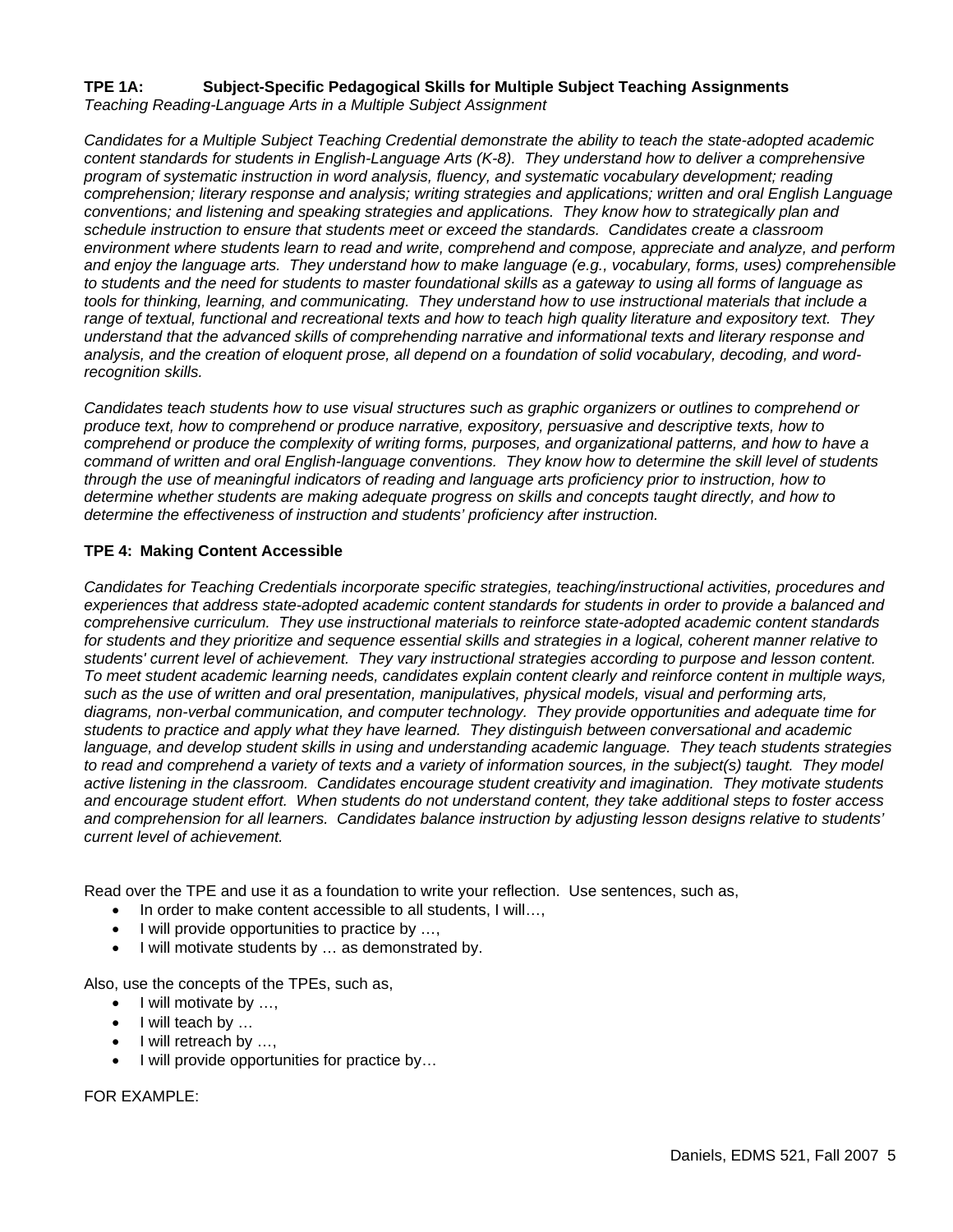The development of my lesson plan demonstrates my understanding of Standards Based Instruction and TPE 4: Making Content Accessible. This lesson plan addresses the Language Arts Standard ? for a ?? grade class of varying abilities, skills, and proficiencies. I have used the following materials to reinforce state-adopted academic content standards ??

In my lesson, I have made content accessible to all students in several ways, including ??. ??, and ??. This creates a lesson that is balanced and comprehensive.

I use the following strategies to reinforce content (SDAIE, MULTIPLE INTELLIGENCES, PRIMARY LANGUAGE SUPPORT, VISUAL, MANIPULATIVES, PHYSICAL MODELS, WRITTEN AND ORAL PRESENTATION, VISUAL AND PEERFORMIG ARTS AND DIAGRAMS).

In my lesson, I provide the following opportunities for students to practice and apply what they have learned ??

I motivate students by ??

I am able to incorporate technology by using the following ??

For those students not comprehending, I use the following strategies to reteach and foster access and comprehension for all students ??

I will foster a creative and imaginative atmosphere by

In my lessons, I take into account students' level of achievement by including the following modifications??

### **Thoughtful Participation (10 points)**

Being a teacher involves more than planning lessons and delivering instruction. You must be able to articulate the reasons behind your curricular decisions, to advocate for students, and to defend policies about which you feel strongly. Engaging in professional conversations with parents, administrators, other teachers, and the public is imperative for teachers today. To that end, I expect that each student will participate actively and thoughtfully in each class session, including the independent assignments.

### **RECOMMENDED: RICA Resource Notebook**

**This is not part of your grade and will not be turned in unless you choose this for your choice assignment; however I highly recommend that you keep a RICA study guide. The major concepts tested on the RICA are covered in both 521 and 522. If you maintain a study guide, it will help you organize your notes when studying for the exam. This is NOT a course requirement; merely a suggestion. You can find detailed suggestions for creating a RICA notebook in the assignment section of WebCT.** 

### **Grading Standards**

Grades will be assigned based upon the level of connectedness to the instructions specified in this syllabus. I expect that all final work is error-free in terms of grammar, spelling, and punctuation. Late work will only be considered on a case-by-case basis. Students must have extenuating circumstances and discuss them with the instructor well before the assignment is due. If permission to turn work in late is not explicitly granted by the professor, late work will not be accepted nor considered in the final grade.

### **All University Writing Requirement**

Every course at the university must have a writing requirement of at least 2500 words. This course meets that requirement through the lesson plan, reading reflections, choice assignment, and TPE reflective statements.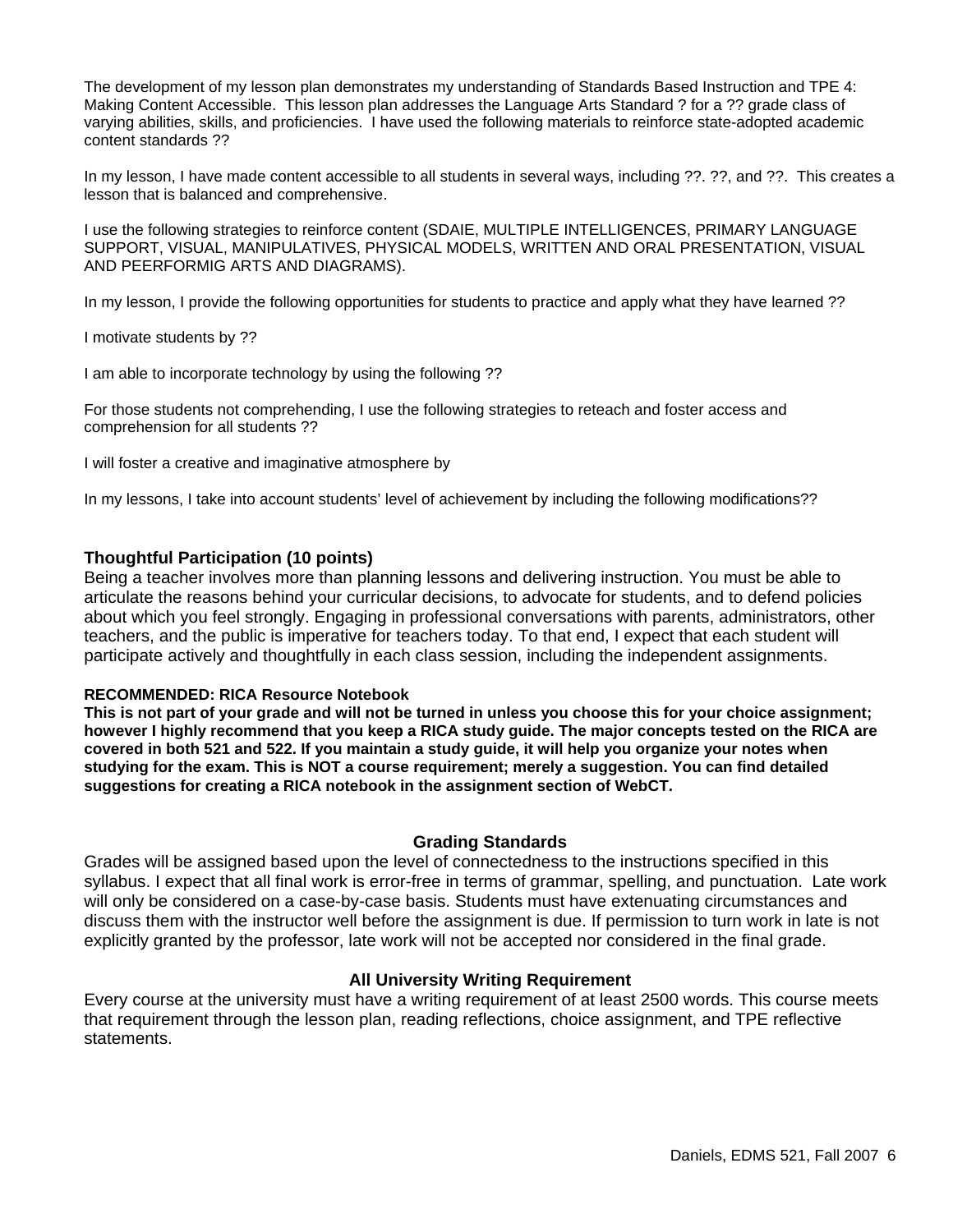### **CSUSM Academic Honesty Policy**

"Students will be expected to adhere to standards of academic honesty and integrity, as outlined in the Student Academic Honesty Policy. All written work and oral presentation assignments must be original work. All ideas/materials that are borrowed from other sources must have appropriate references to the original sources. Any quoted material should give credit to the source and be punctuated with quotation marks.

Students are responsible for honest completion of their work including examinations. There will be no tolerance for infractions. If you believe there has been an infraction by someone in the class, please bring it to the instructor's attention. The instructor reserves the right to discipline any student for academic dishonesty in accordance with the general rules and regulations of the university. Disciplinary action may include the lowering of grades and/or the assignment of a failing grade for an exam, assignment, or the class as a whole."

Incidents of Academic Dishonesty will be reported to the Dean of Students. Sanctions at the University level may include suspension or expulsion from the University.

### **Plagiarism:**

As an educator, each student is expected to do his/her own work, and contribute equally to group projects and processes. Plagiarism or cheating is unacceptable under any circumstances. If you are in doubt about whether your work is paraphrased or plagiarized see the Plagiarism Prevention for Students website http://library.csusm.edu/plagiarism/index.html. If there are questions about academic honesty, please consult the University catalog.

### **Electronic Communication Protocol:**

Electronic correspondence is a part of your professional interactions. If you need to contact the instructor, e-mail is often the easiest way to do so. It is my intention to respond to all received e-mails in a timely manner. Please be reminded that e-mail and on-line discussions are a very specific form of communication, with their own nuances and etiquette. For instance, electronic messages sent in all upper case (or lower case) letters, major typos, or slang, often communicate more than the sender originally intended. With that said, please be mindful of all e-mail and on-line discussion messages you send to your colleagues, to faculty members in the College of Education, or to persons within the greater educational community. All electronic messages should be crafted with professionalism and care. Things to consider:

- Would I say in person what this electronic message specifically says?
- How could this message be misconstrued?
- Does this message represent my highest self?
- Am I sending this electronic message to avoid a face-to-face conversation?

In addition, if there is ever a concern with an electronic message sent to you, please talk with the author in person in order to correct any confusion.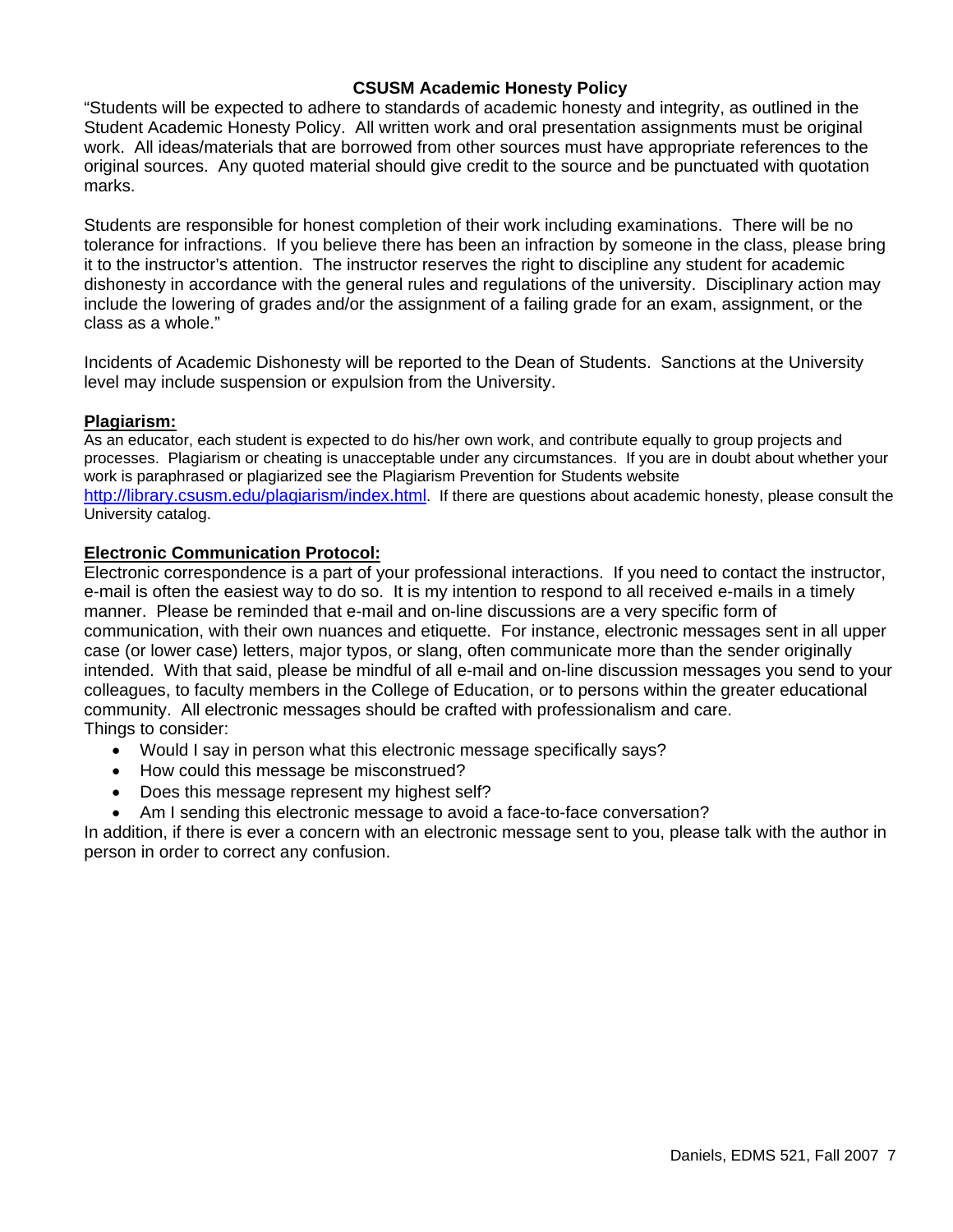# **Schedule/Course Outline**

While this schedule is carefully planned, the instructor reserves the right to make changes based on unforeseen events or teachable moments. Strategies for teaching English-language learners will be embedded into every class session.

| <b>Date</b>  | <b>Topic</b>                              | <b>Responsibilities</b>                       |  |
|--------------|-------------------------------------------|-----------------------------------------------|--|
| Session 1    | Course overview                           | Get: Course textbooks by session 2            |  |
| August 29    | Literacy autobiographies                  |                                               |  |
|              | Language acquisition                      |                                               |  |
| Session 2    | Begin field observations                  | Make sure: Your field observation classroom   |  |
| September 5  | Independent study                         | are confirmed; Do one observation             |  |
| Session 3    | Processes of literacy and cueing systems  | Read: Tompkins Chs. 1 & 2; ELA standards      |  |
| September 12 | <b>ELA</b> standards                      | for your grade level; C/A Ch. 1               |  |
|              |                                           | Due: Reading reflection (1)                   |  |
| Session 4    | Emergent and early literacy               | Read: C/A Ch. 3; Tompkins Ch. 3               |  |
| September 19 | Phonemic awareness and CAP                |                                               |  |
| Session 5    | Phonics                                   | Read: Tompkins Ch. 4; C/A Ch. 4               |  |
| September 26 | Working with words                        | <b>Due:</b> Reading reflections (2)           |  |
| Session 6    | Assessment-An overview                    | Read: Tompkins Ch. 9; C/A Ch. 9; BRI          |  |
| October 3    |                                           | handouts on e-reserves                        |  |
| Session 7    | Comprehension instruction (Guided and     | Read: Tompkins Chs. 7 & 8; C/A Ch. 6          |  |
| October 10   | shared reading)                           | Due: Choice assignment                        |  |
| Session 8    | Differentiation; Using assessment to plan | <b>Read: C/A Chs. 8 &amp; 10</b>              |  |
| October 17   | instruction; Comprehension lesson plans   | <b>Due:</b> Reading reflections (3)           |  |
| Session 9    | More comprehension instruction            | Read: Tompkins Ch. 6; C/A Ch. 5 and choose    |  |
| October 24   | Vocabulary                                | ONE C/A Chs. 10, 11, or 12                    |  |
| Session 10   | Writers' Workshop with lesson plans       | Bring: Rough draft of reading strategy lesson |  |
| October 31   |                                           | plan                                          |  |
| Session 11   | Writing                                   | Read: C/A Ch. 7                               |  |
| November 7   |                                           | Due: Final draft of lesson plan               |  |
| Session 12   | Writing and spelling                      | <b>Read: Handouts</b>                         |  |
| November 14  |                                           |                                               |  |
| Session 13   | Independent study                         | <b>Do:</b> Field observations                 |  |
| November 21  |                                           |                                               |  |
| Session 14   | Structure of the English language         | Read: Tompkins Chs. 13/14; C/A Ch. 14         |  |
| November 28  | Fluency                                   | <b>Due:</b> Reading reflections (4)           |  |
|              | <b>TPEs</b>                               |                                               |  |
| Session 15   | Literature selection                      | Bring: Three children's books to recommend    |  |
| December 5   | Closure                                   | <b>Due: Field observations</b>                |  |